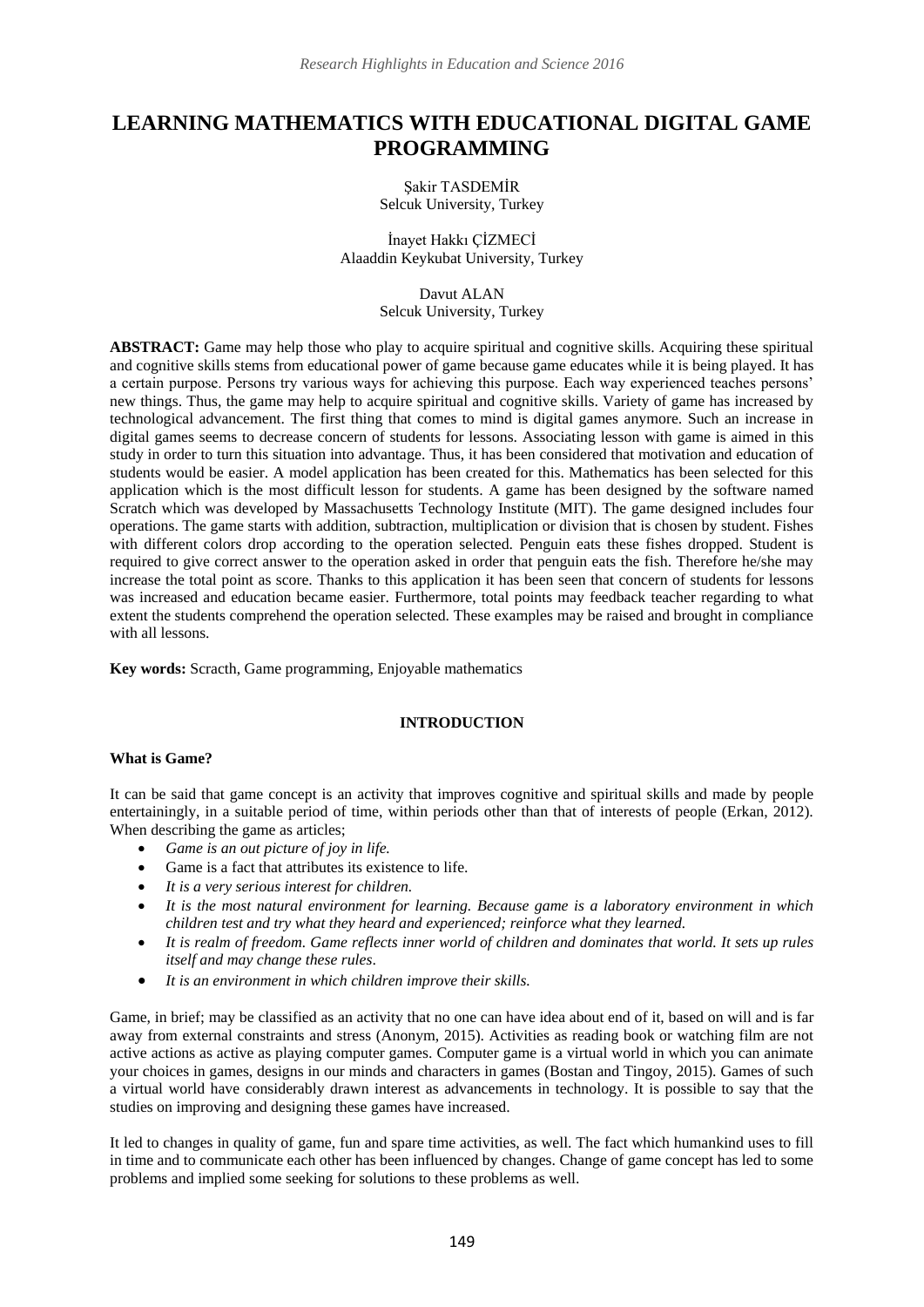### **Difference of Digital Game from Other Games**

Digital game refers to adaption of a story system including a scenario by coding with visual elements and adding voice. Television and game console which is called as video control system presents various aspects to user. This case enables users to manage with bringing them into forefront (Yengin, 2012).

When we look at progress of digital games, it appears to have been advanced with entertainment purposes. It started to be used, over time, with education purposes not only with entertainment purposes. This case has increased gradually. Thus educational digital game concept has come into our lives. This concept may be described as game which includes cognitive, social, behavioral and emotional dimensions for a certain purpose and is prepared with technology and provides learning (Cetin, 2015).

Digital games have a different structure among other games. That being a software product is the primary difference. Cultural differences and age criterion is not taken into consideration for being a software product. This case gives rise to psychological problems. It also became an important issue to enable classification system according to age groups in order to remove these problems (Ozhan, 2012).

#### **Issues to be Regarded While Developing Game?**

Target group that will play the game is the first to be taken into consideration because this group gives imaginary opinions to game designer about how to design the game (Lobão and et al, 2008). We frequently hear educational game concept among education and learning concepts in an improving and changing world. When considering educational theories, it seems that educational games promote these theories. For example, according to cognitive educational theory, designer educators used strategies which particularly facilitate learning, stimulate prior knowledge, enable learning by setting cognitive links and gather attention (Simsek, 2009). Games which target entertainingly learning and are established connections with learning must be advanced by planning (Anonym (1), 2015). Therefore, it is critical to prepare educational game by considering properties of platforms which are used during design of educational games, the things that game motor to be selected can do and properties of platforms that it supports (Coban and et al, 2011).

## **LITERATURE SURVEY ABOUT EDUCATIONAL GAME**

Fırat S., in his master's thesis, has examined effect of mathematical education by way of computer driven educational games on cognitive learning concerning some probability concepts. Pretest and posttest comparison, that is to say, quasi-experimental research model was used. Pretest and posttest comparison was used in order to come to a conclusion. The notion was reached that generalizing the use of computer driven educational games in mathematical learning is suggestible (Firat, 2011).

Kebritcki and Hirumi (2010) studied effects of computer games on mathematic success and motivation of students. İnitially, computer knowledge, English grammar and mathematic knowledge of students were examined. A group of student received their learning in ordinary class environment, while another group received their learnings with computer in laboratory environment. It has been observed that motivation of those with computer driven learning was better (Kebritcki and et al, 2010).

In the paper published by KULA A. et al. in 2005, they reveal effect of educational computer games on progress of basic arithmetic operation skill. Pretest and posttest comparison were applied fir  $4<sup>th</sup>$  and  $5<sup>th</sup>$  class students. Change was examined in tests. Looking at the change, some positive results were obtained regarding motivator and educative effect of game (Kula and Erdem, 2005).

In Çankaya S. master's thesis, some studies were conducted about primary education students regarding effects of educative computer games, which were designed for ratio and proportion, on students. A questionnaire was prepared and applied to students for this study and a positive relation between educational computer games and mathematical learning was observed (Cankaya, 2007).

In study of Erman Yükseltürk and Serhat Altıok, education game design was focused by using Scracth program of preservice teachers of information technologies. Examining the games prepared, it has been seen that it applies to the subjects in math class and games designed are reasonably good and very well (Yukselturk and Altiok, 2016).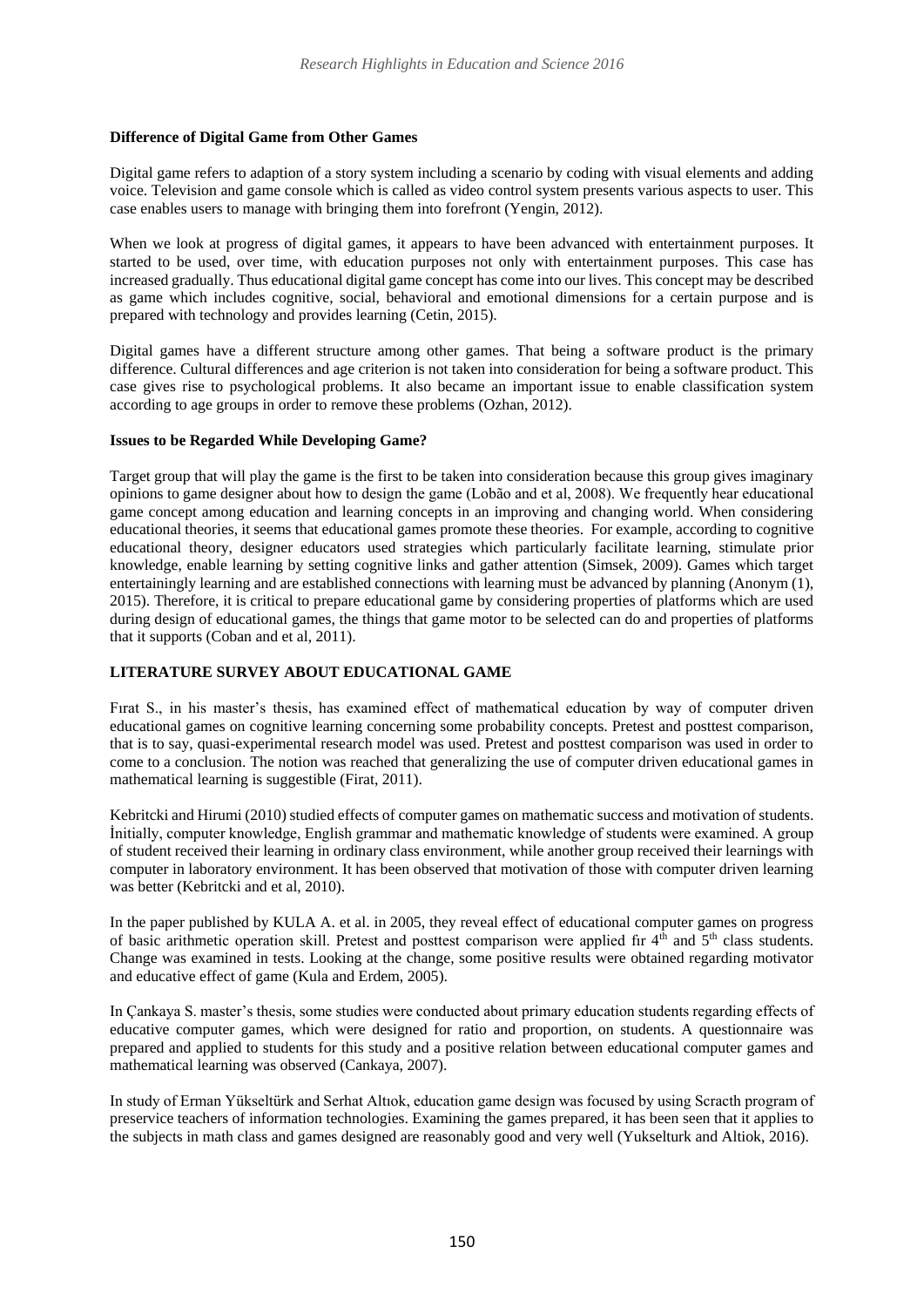Marina Papastergiou (2009), in a study, researched effects of digital game database on education effectiveness and student motivation. Students were observed during playing. A feedback questionnaire was made at the end of the playing out of observation. It has been observed that motivation of students regarding learning increased (Papastergiou, 2009).

An article was made, in 2015, in order to establish effect of game driven education environments on student success and views. Experimental and control groups were set up within the research. Educational games on vitamin education portal supported by Ministry of National Education were used. They were evaluated according to the criteria determined by researcher and compared with views of teacher. It has been observed that it influenced learning positively according to the evaluation. However, it was of the opinion that games must be improved by considering imperfections of learning (Akin and Atici, 2015).

Ron Owston et al., made some studies concerning advancement of computer game in order to learn pedagogical and literacy activities. Students were divided into 2 groups as developer and control group. Control group controlled the game that was designed after 10-week-period and finally positive effect of computer game on learning was found (Owston et al, 2007).

In article published by Bakar et al., views of students regarding used of educational computer game were revealed. Qualitative research methods were used with  $6<sup>th</sup>$  class students for this view. As a result, it has been observed that the students appreciated educational game environment and motivation of them was increased (Bakar et al, 2008).

### **Model Application regarding Educational Digital Game**

A game was developed in order to resolve the problems of children at elementary school regarding four operations and make learning enjoyable. Generally looking at the principal philosophy of this game, we can say that it improves skills of users on four operations.

When examining content of the game, it can be seen that the aim is to make students enjoy mathematics by both colored characters and game. An educational game has been developed for these operations through Scratch which is a web based programming language developed by Massachusetts Institute of Technology (MIT) (Anonym (2), 2015). So the games were enabled to reach the users quickly and easily. Furthermore, this game will contribute students to improve their skills regarding their hand-eye coordination.

### **Method and Procedure used in Education Digital Game**

It is not an easy effort to develop game. Some stages should be completed to be able to develop game. These stages enable game to be playable, reach target group and reflect desirable features. Therefore, the stages must be carried out during developing the game in turn. This procedure consists of 5 stages.

### *Concept Creation*

The aim, with developed game, is to make four operations in math enjoyable for primary school students. This aim constitutes fundamental philosophy of the game. Even though children are thought to play this game in parallel with this purpose, it enables persons with older ages to increase their achievements regarding four operations. This game leads to teachers to test what their students learned and to make lessons enjoyable.

Although each successful game is unique in itself, almost all of them will fall into a certain type. The game to be created is decided and other games of the same type are consulted (Anonym (2), 2015). Education game, as type of game, has been chosen within our study.

As to financial analysis, this game does not require a serious cost because software platform is presented to users free of charge.

### *Game design*

Story creation should be a few pages. Story created will be heart of the game (Anonym (3), 2015). There is penguin character trying to eat fishes falling in our education game. The cause of choosing penguins and fishes is to attract attention of children to the game and identify difficult operations for children with favorite characters. User starts the game by choosing four operations. This character takes a standard point for each fish that it eats but if it tries to eat different colored ones among falling fishes, four operations are asked depending on chosen operation. If he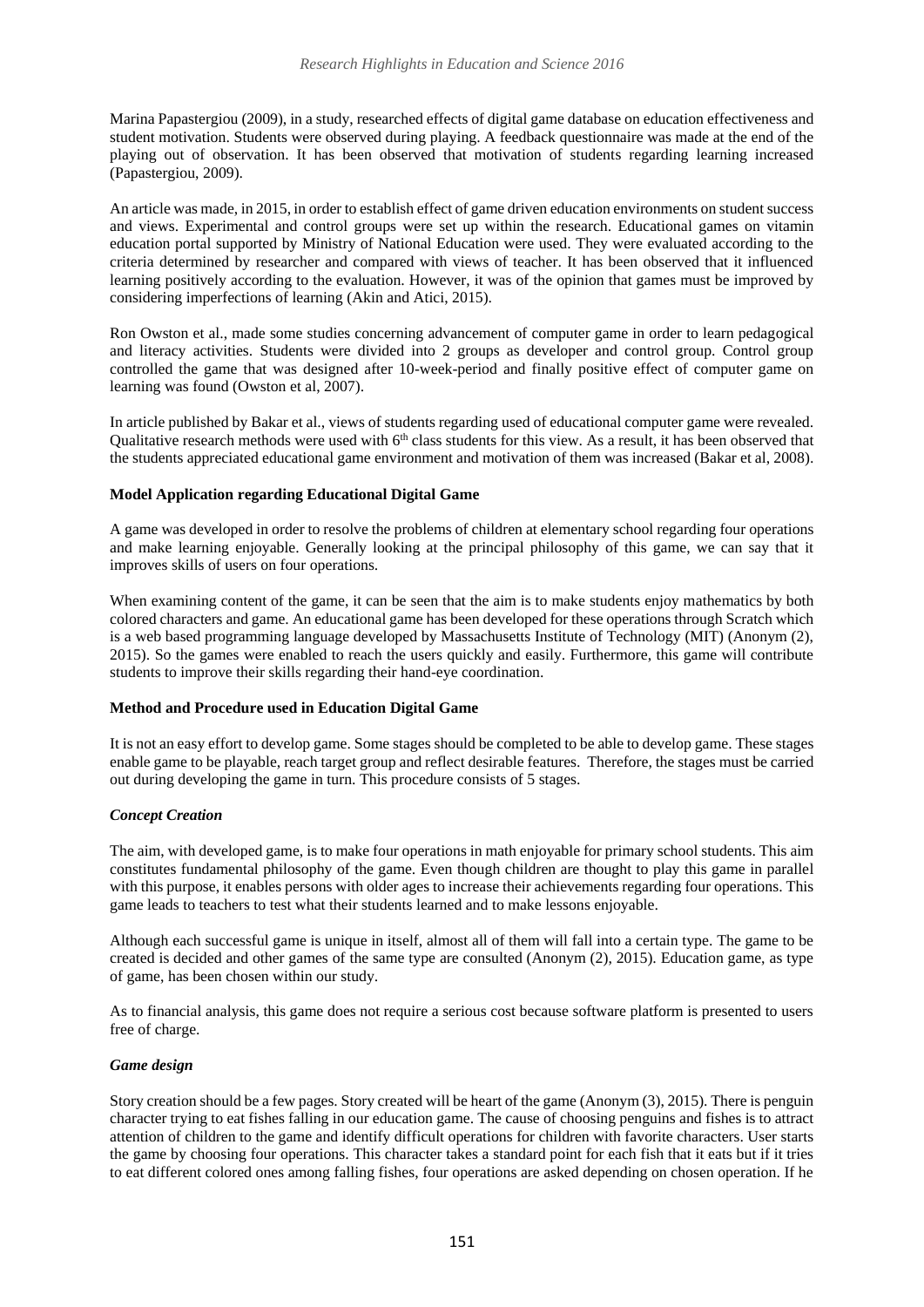gives correct answer to the question, he takes ten points and continues the game but if he cannot know the question, the game ends. Moreover, the game also ends if different colored fishes are not caught. Thus, total scored points within the section of the game demonstrate to what extend he learned the subject.

Each character in a game that we could direct and play is a player character. Our character in our game is penguin. Each character which interacts with player character during the game is given character name which is not player. If we look at the character not player in our game, it is possible to say that these are fishes within the game.

The platform chosen for developing game will considerably influence the development. Platform determines the game in a controlled way; smart phone games are generally used with touch and slope basis, PC games, particularly keyboard, mouse, console games and game pad (Anonym (3), 2015). It is a PC based game and played with keyboard and mouse.

### *Art design*

It is design of environment and character appearances. Penguins and fishes are designed in various colors in this game. These designs are designed with Adobe Photoshop software.



**Figure 1.** An appearance of game design

During adjusting voice and music, a voice is available that indicates eating action while penguin eats fishes. Also, there is another voice reporting wrong answer in the game.

### *Programing design*

Scratch program was used in order to develop education game. This program can be downloaded from scratch.mit.edu.tr address. It has a design supporting forty-two foreign languages. Scratch was developed as a project supported by American National Science Institution in MIT University.

The project started in 2003 and completed in 2007. It aims to make youngsters who spend time in centers which operates in society, except for school in countries whose economic level is low, it means that it aims to increase technology use (Resnick et al, 2003).

When this new programming environment is being designed, following key features has been considered:

*Programming with block structures:* It has been provided that students can make program parts by swiping and dropping the graphically block structures.

*Use of rich media as programmable:* First activities in traditional programming teaching are structured on boring number, string and basic graphic processes. However, in this new programming environment, processes can be on the pictures, animations, film parts and sounds.

*More shareability:* Youngsters can share their projects and compare notes with their friends on web. *Integration with the real world:* they can control machines in the real world also via some kind of hardware equipment which can be connected to computers.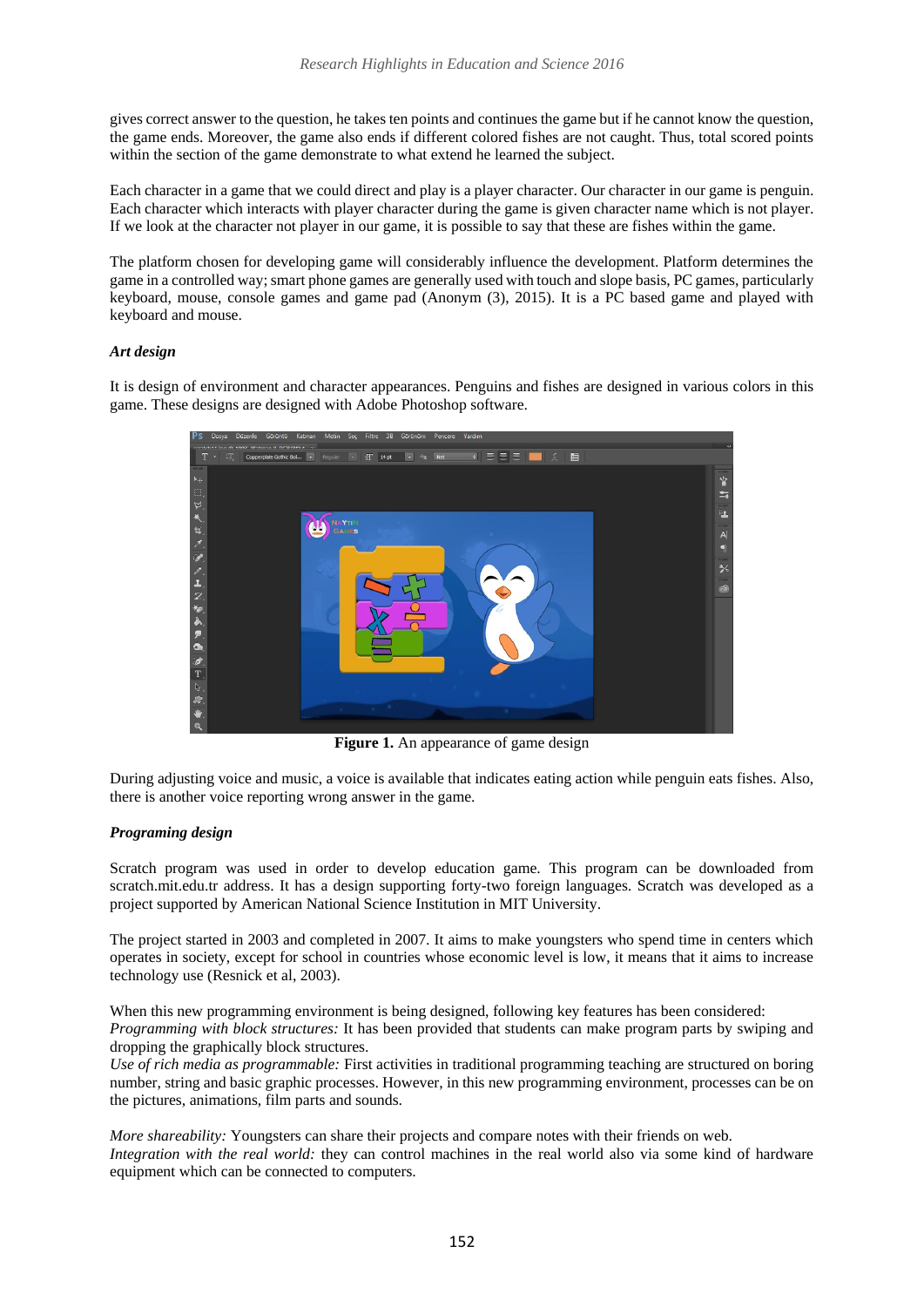Before forming the codes of our game, we prepare a flow diagram. This diagram will be helpful to us in encoding of our game. When diagram is observed, the significance of the choose process can be seen. Because in line with the chosen process, our game is directed.



**Figure 2.** Algorithm of the game

When we come to encoding of our game we created our coding due to blocks in the Scratch Program. Thanks to those code blocks, we prepare ready codes in place of writing code by code. You can see some code blocks belonging to this game in Figure 3.



**Figure 3.** A sample from encoding of the game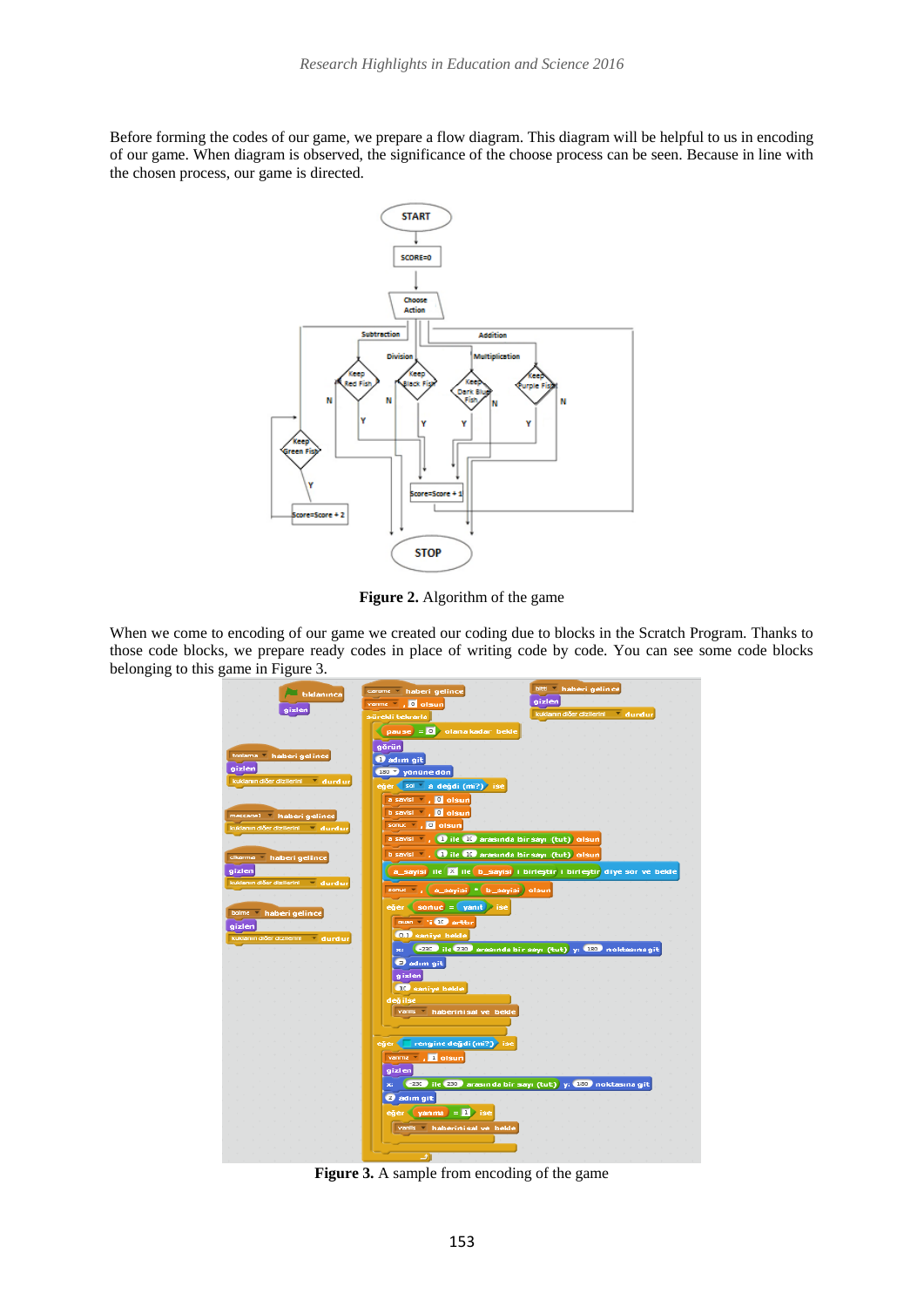#### **RESULT AND RECOMMENDATIONS**

Educational game can be defined as the most appropriate device for learning. With educational game, individuals can learn concepts which told to them more easily and those concepts are not erased from the memory in very long time. It can be said that the learning is healthy and clear because the learning was realized by entertaining (Anonym (4), 2015). In educational games, the individual faces with a goal and it is required to achieve this goal. The goal may be overpassing a certain point, completing the mission in a certain period etc.

Most children have a prejudice against math course. In order to break this prejudice, with educational computer games, it is provided that students create a positive concept. With this developed educational game it is understood that students move off from negative thinking by entertaining. It is observed that this game which is not limited with just students, helps reinforcing of four operations subjects learnt by elderly individuals. It also provides that teachers can take feedback of the taught subject from students. The achieved score may inform the teacher about how much of the taught information is learnt. In this way, it is provided that both reinforcing and feedback processes are realized by entertaining.

Our developed game will be able to help in learning and reinforcing of challenging subject by developed. Moreover, in the context of learning of all subjects, use of computer games will increase the quality of education.

#### **CONTACT**

Corresponding author: İnayet Hakkı ÇİZMECİ, E-mail: ihcizmeci@akdeniz.edu.tr

#### **REFERENCES**

- Akın, F., Atıcı, B., (2015), Oyun Tabanlı Öğrenme Ortamlarının Öğrenci Başarısına ve Görüşlerine Etkisi, Turkish Journal of Educational Studies, Vol: 2 (2), Page:75-102.
- Anonym, Access Date: 19.12.2015, http://yasamgucu.org/oyun-nedir-ve-turleri/
- Anonym (1), Access Date: 19.12.2015, http://web.firat.edu.tr/icits2011/papers/27762.pdf
- Anonym (2), Access Date: 17.12.2015, https://scratch.mit.edu/
- Anonym (3), Access Date: 19.12.2015, http://www.wikihow.com/Make-Your-Own-Video-Game
- Anonym (4), Access Date: 19.12.2015, http://www.egitseloyunlar.net/egitsel-oyun-nedir
- Bakar, A., Tuzun, H., Cagiltay, K., (2008), Öğrencilerin Eğitsel Bilgisayar Oyunu Kullanımına İlişkin Görüşleri: Sosyal Bilgiler Dersi Örneği, Hacettepe University Journal of Education, Vol: 35, Page: 27-37.
- Bostan, B., Tıngoy, O., (2015), "Dijital Oyunlar: Tasarım Gereksinimleri ve Oyuncu Psikolojisi", *AJIT-e: Online Academic Journal of Information Technology*, Vol: 6 -Num: 19.
- Cankaya, S., (2007), "Oran- Orantı Konusunda Geliştirilen Bilgisayar Oyunlarının Öğrencilerin Matematik Dersi ve Eğitsel Bilgisayar Oyunları Hakkında Düşüncelerine Etkisi", *Master Thesis*, Balıkesir University, Institute of Science in Computer Education and Instructional Technology Department, Balıkesir- Turkey.
- Cetin, E., (2013), Tanımla ve Temel Kavramlar**,** Mehmet Akif Ocak(Ed.), *Eğitsel Dijital Oyunlar Kuram, Tasarım ve Uygulama,* (s.2-6). Ankara: Pegem Academia.
- Coban, M., Yıldırım, O., Goktas, Y., (2011), "Eğitsel Oyunların Tasarlanmasında Kullanılan Oyun Motorlarının Değerlendirilmesi", *5th International Computer & Instructional Technologies Symposium*, Fırat University, Elazığ-Turkey.
- Erkan, U., (2012), "İşlem Oyununun Yapay Zeka Destekli Simülasyonu", *Master Thesis*, Gaziosmanpaşa University of Institute for Science and Mathematics Department, Tokat-Turkey.
- Fırat, S., (2011), "Bilgisayar Destekli Eğitsel Oyunlarla Gerçekleştirilen Öğretimin Kavramsal Öğrenmeye Etkisi", *Master Thesis*, Adıyaman University, Institute of Science in Elementary Education Department, Adıyaman-Turkey.
- Kebritchi, M., Hirumi, A., Bai, H., (2010), The Effects of Modern Mathematics Computer Games on Mathematics Achievement and Class Motivation*, Computers & Education*, Volume 55, Issue 2, September, Pages 427- 443.
- Kula, A., Erdem, M., (2005), Öğretimsel Bilgisayar Oyunlarının Temel Aritmetik İşlem Becerilerinin Gelişimine Etkisi, *Hacettepe University Journal of Education*, Vol: 29, Page: 127-136.
- Lobão, A., Evangelista, B., Farias, J., (2008), "*Beginning XNA 2.0 Game Programming: From Novice to Professional*", The United States of America: Apress.
- Owston, R. D., Wideman, H. H., Lotherington, H., Sinitskaya Rhonda, N., & Brown, C. (2007). Computer game development as a literacy activity. (Institute for Research on Learning Technologies Technical Report No. 2007-3). Toronto: York University.